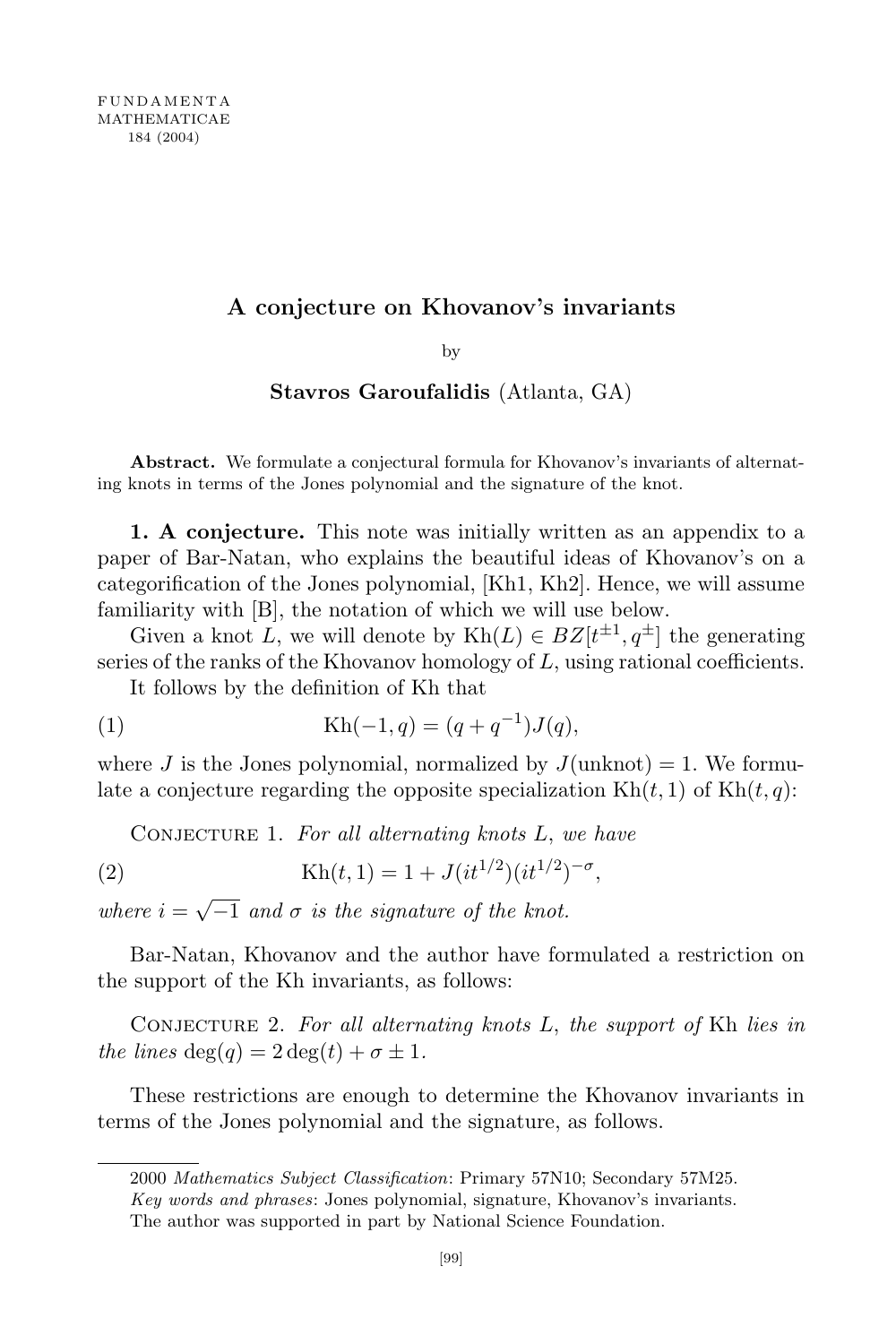## 100 S. Garoufalidis

PROPOSITION 1.1. If a knot satisfies Conjectures 1 and 2, then  $\text{Kh}(t, q)$ 

$$
= \frac{q^{\sigma}}{q t^{1/2} + q^{-1} t^{-1/2}} (J(iqt^{1/2}) (iqt^{1/2})^{-\sigma} (q^2 t^{1/2} + q^{-2} t^{-1/2}) + t^{1/2} + t^{-1/2}).
$$

Proof. Conjecture 2 implies that we can write

$$
Kh(t,q) = \sum_{n} q^{2n+\sigma} t^{n} (qa_n + q^{-1}b_n) = q^{\sigma}(qA(q^2t) + q^{-1}B(q^2t))
$$

for some Laurrent polynomials A and B. Equations  $(1)$  and  $(2)$  are linear equations on A and B, which can be solved explicitly. The result follows.

Corollary 1.2. If a knot satisfies Conjectures 1 and 2, then the Khovanov invariant determines the Jones polynomial and its signature, and vice versa.

*Proof.* Conjecture 1 together with equation (1) implies that Kh determines J and  $\sigma$ . The converse follows from Proposition 1.1.

Here is a numerical example of the simplest nontrivial alternating knot, a trefoil  $3<sub>1</sub>$ .

EXAMPLE 1.3. For the trefoil, we have  $\text{Kh}(t, q) = q + q^3 + t^2 q^5 + t^3 q^9$ ,  $J(q) = q^2 + q^6 - q^8$  and  $\sigma = 2$ .

Which knots satisfy Conjectures 1 and 2?

REMARK 1.4. The computer calculations of Bar-Natan [B] show that Conjectures 1 and 2 are true for all alternating knots with at most 10 crossings and for most (but not all) nonalternating knots with at most 10 crossings. Both conjectures fail on the same set

 $\{8_{19}, 9_{42}, 10_{124}, 10_{128}, 10_{132}, 10_{136}, 10_{139}, 10_{145}, 10_{152}, 10_{153}, 10_{154}, 10_{161}\}$ 

of knots up to 10 crossings. It is remarkable that both conjectures (which are superficially independent) fail on the same small set of knots.

The next remark gives an alternative form of Conjecture 1 in terms of the special value of  $Kh(t, -1)$ . This special value is in some sense an Euler characteristic rather than a Poincaré polynomial.

REMARK 1.5. Consider a knot that satisfies Conjecture 2. Then it satisfies Conjecture 1 iff

(3) 
$$
Kh(t,-1) = -1 - J(it^{1/2})(it^{1/2})^{-\sigma}.
$$

This follows easily from the fact that  $J(q)$  is an even function of q and that  $\sigma$  is an even integer.